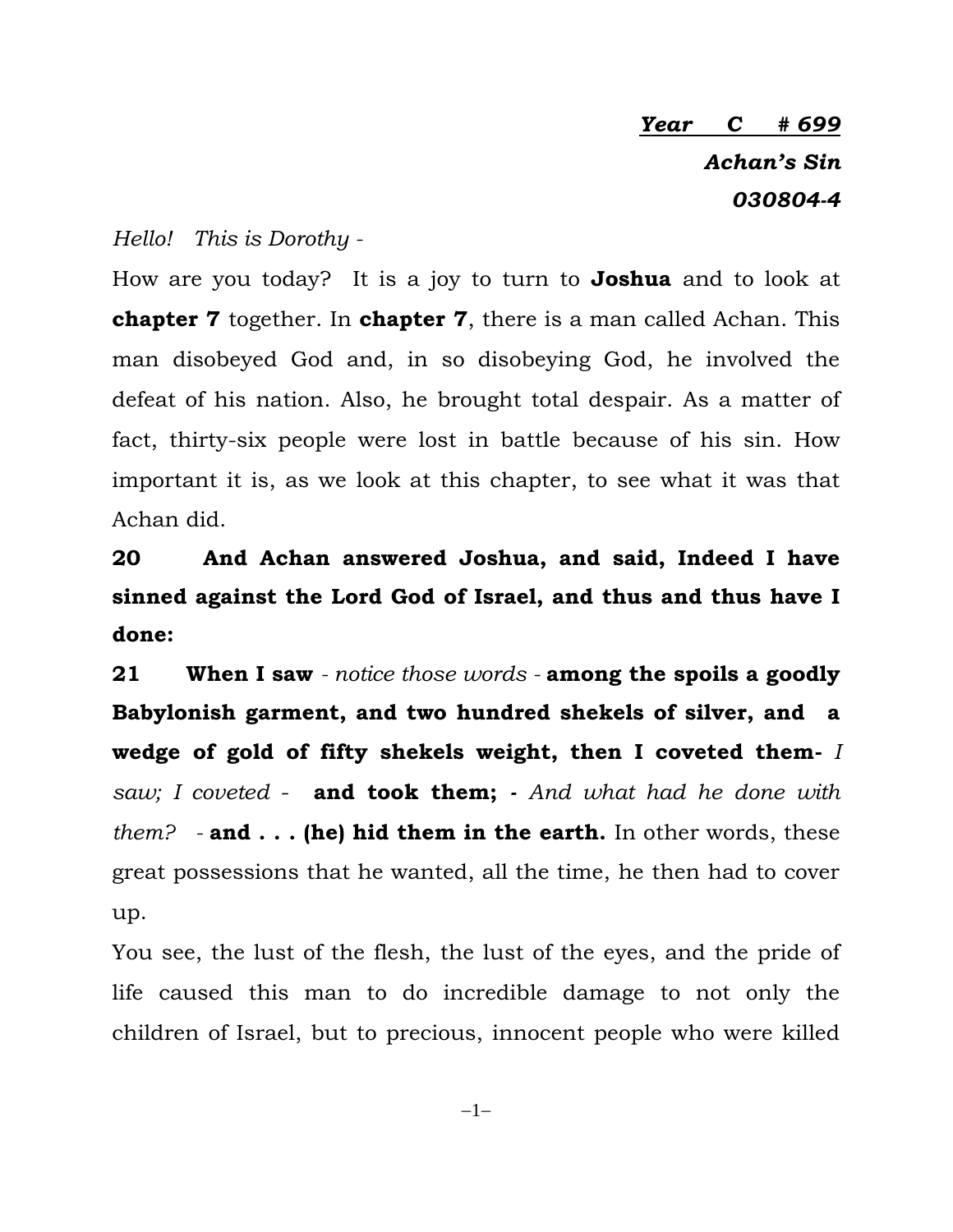because of him.

This is no new story. But it is interesting when all this was recorded. It was the new life that God was showing through the Scriptures that the Christian can enter into, having passed through Jordan (and we will look at Jordan another time), that it was no longer the old life, the flesh; it is the life in the Spirit; the exchanged life; the resurrection life of Christ in my life. But here was this old flesh raising its ugly head! Always, my sin of my flesh, will hinder others coming to the Lord, finding forgiveness and eternal life.

There is a story back in **2 Kings 5:26** when Elisha, a prophet of God, had a servant called Gehazi. At that particular time, Elisha had had a visitor from another land and had been instrumental in God healing this man. The man's name was Naaman. This man wanted to offer great amounts of goods and do anything he could to please Elisha. He was very grateful. You can understand where he was coming from, but Elisha knew that that miracle had been wrought by the living God. He didn't cash in on what God was doing. He didn't take it to himself and say, "Well, we did do this. So that's all right." It was God's. What happened is that this servant was very displeased with this. So he came with some lame-duck explanation and chased after the healed Naaman when he left Elisha. Gehazi chased after Naaman, made up a false story and he took goods, which he then had to hide. A lot of good goods

 $-2-$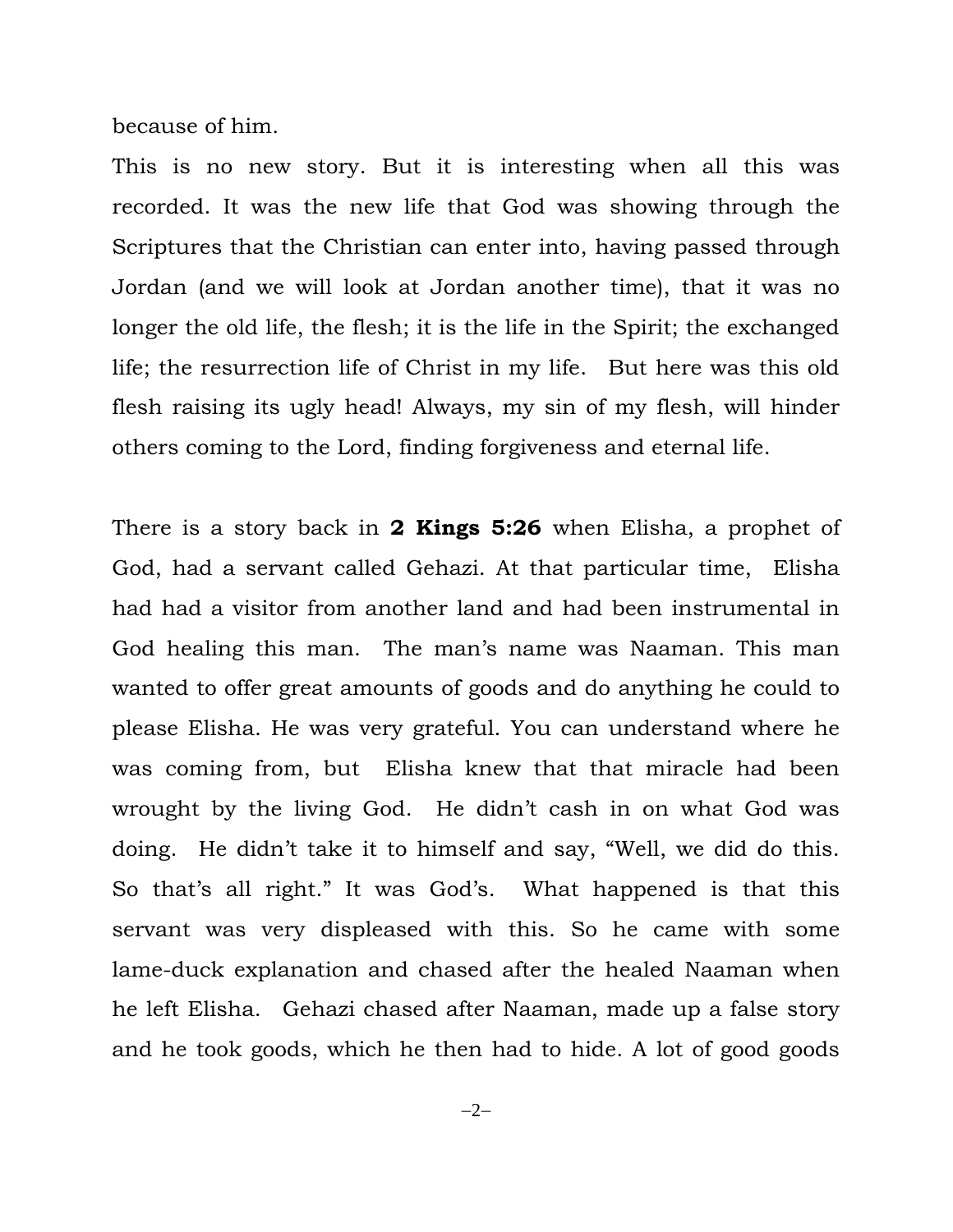are when you have to hide them! I do not know what happens to garments in the earth; I would not think it does them a lot of good! But that is always what happens when you steal something.

Then Elisha turned and said to Gehazi - "It is not time to receive money and to receive garments" and goes on and speaks of all the other assets that somebody could receive. Can I say, from Heaven's point of view, this is not a time for us who love the Lord Jesus, to want a reputation amongst the other women, to want to be known in our church or whatever sphere we feel our little world is all about. This is a time that we need to give all credit to the wonder-working living Lord Jesus Christ operating in and through us. Another time was that as in the early Church, there was no room for sin. You know the story in **Acts 5**, no doubt, of Ananias and Sapphira. God dealt so severely with those two that, as a result, they were carried out dead.

You say, "It is not like that any more. There is so much sin on every hand." Could it be that the power from the local assembly, from the Christian group, has gone? Somehow we preach Christ, but we preach Him without power. I want you, if you know Jesus, right now to listen carefully to the Spirit of the Lord. I want you to stand before the enemies of God as you have dealt with every "accursed thing" - everything that was set for destruction in your life. You say, 'I do not know what that is.' It could be something as small as a